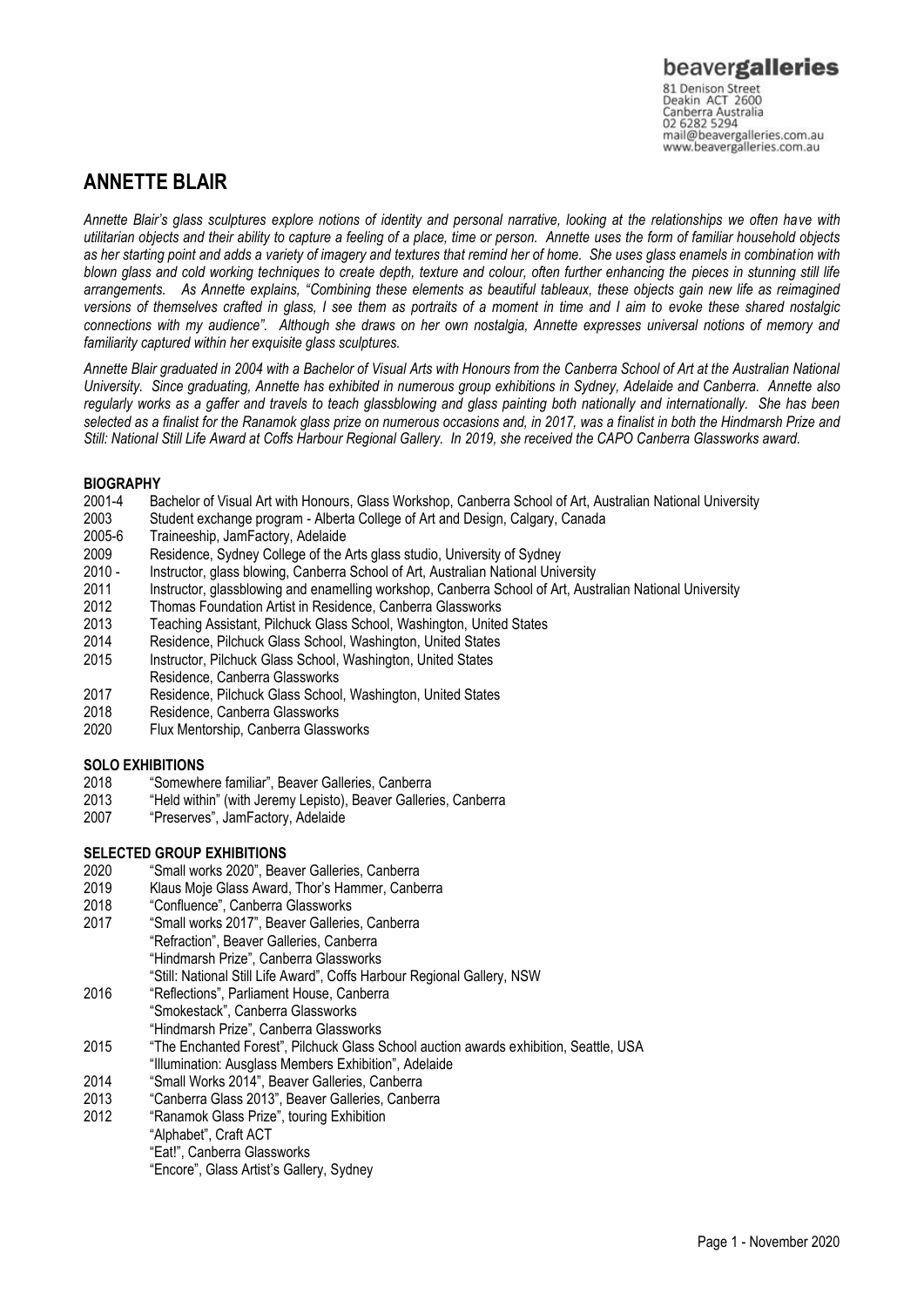**beavergalleries**<br> **81 Denison Street**<br>
Deakin ACT 2600<br>
Canberra Australia<br>
02 6282 5294<br>
mail@beavergalleries.com.au<br>
www.beavergalleries.com.au

| 2011 | "Ranamok Glass Prize", touring Exhibition<br>"Drink!", Canberra Glassworks                                 |
|------|------------------------------------------------------------------------------------------------------------|
|      | "Glimpse", Chalk Horse Gallery, Sydney                                                                     |
| 2010 | "Limited Lines", Canberra Glassworks                                                                       |
| 2009 | "Encore", Glass Artist's Gallery, Sydney                                                                   |
|      | "Special vessels: Glasses, Goblets, Cups and Flutes", JamFactory, Adelaide                                 |
| 2008 | "Limited Lines", Canberra Glassworks                                                                       |
|      | "Ranamok Glass Prize", touring Exhibition                                                                  |
|      | "Surface Exploration", Kirra Gallery, Melbourne                                                            |
|      | "Open Slather" Ausglass members exhibition, Canberra                                                       |
| 2007 | "Limited Lines", Canberra Glassworks                                                                       |
|      | SOFA Chicago, Chicago, USA (Kirra Gallery)                                                                 |
|      | "New Work 07", Gaffer Studio Glass, Hong Kong                                                              |
| 2006 | "High Brow Low Brow", JamFactory, Adelaide                                                                 |
|      | "Finale", Uber Dosh, Adelaide                                                                              |
|      | SOFA Chicago, Chicago, USA (Kirra Gallery)                                                                 |
|      | "Ranamok Glass Prize", touring Exhibition                                                                  |
| 2005 | "Biennale", JamFactory, Adelaide                                                                           |
|      | "Carnivale", Kamberra Winery, Canberra                                                                     |
|      | "Southern lights", Ausglass members exhibition, Adelaide                                                   |
|      | "New Design 2005", Object Gallery, NSW                                                                     |
| 2004 | "Green - Graduating students exhibition", Canberra School of Art, Australian National University, Canberra |
|      | "Ranamok Glass Prize", touring Exhibition                                                                  |
|      | "Glass Art Society International Student Exhibition", New Orleans, USA                                     |
|      | "Kamberra Wine Glass Prize", Canberra                                                                      |
| 2003 | "Ceremonial Vessels for the Drinking of Water", Canberra School of Art, ANU                                |
|      | "Basement", Alberta College of Art and Design, Canada                                                      |
| 2002 | "Kamberra Wine Glass Prize", Canberra                                                                      |
|      | "Reflect", exhibition of student work, Bega, NSW                                                           |
| 2001 | "Kamberra Wine Glass Prize", Canberra                                                                      |
|      | "Canberra School of Art Drawing Prize", Australian National University, Canberra                           |
|      |                                                                                                            |
|      | <b>AWARDS / COMMISSIONS</b>                                                                                |
| 2020 | Flux Mentorship Award, Canberra Glassworks                                                                 |
| 2019 | Finalist, "Klaus Moje Glass Award", Thor's Hammer, Canberra                                                |
| 2017 | Finalist, "Still: National Still Life Award", Coffs Harbour Regional Gallery, NSW                          |
|      | Finalist, Hindmarsh Prize, Canberra Glassworks                                                             |
|      | CAPO Canberra Glassworks award                                                                             |
| 2016 | Finalist, Hindmarsh Prize, Canberra Glassworks                                                             |
| 2015 | Juror's Choice Award, Pilchuck Glass School auction, Seattle, USA                                          |
| 2014 | Finalist, Woollahra Small Sculpture Prize                                                                  |
| 2013 | Australian Decorative & Fine Arts Society young artist's award                                             |
| 2011 | Finalist, Ranamok Glass Prize                                                                              |
|      | Arts ACT Grant                                                                                             |
|      | Australian Council for the Arts, new work grant                                                            |
|      | SilvanoTagliapietra scholarship                                                                            |
| 2008 | Finalist, Ranamok Glass Prize                                                                              |
|      | Pilchuck Glass School full scholarship                                                                     |
| 2007 | Project development grant                                                                                  |
| 2006 | Finalist, Ranamok Glass Prize                                                                              |
| 2005 | JamFactory/Arts SA Pilchuck scholarship                                                                    |
|      | Pilchuck Partner Scholarship                                                                               |
| 2004 | Finalist, Ranamok Glass Prize                                                                              |
|      | Takako Sano Student Scholarship                                                                            |
|      | Pilchuck Partner Scholarship                                                                               |
| 2002 | Westende Travelling Scholarship                                                                            |

### **PUBLICATIONS**